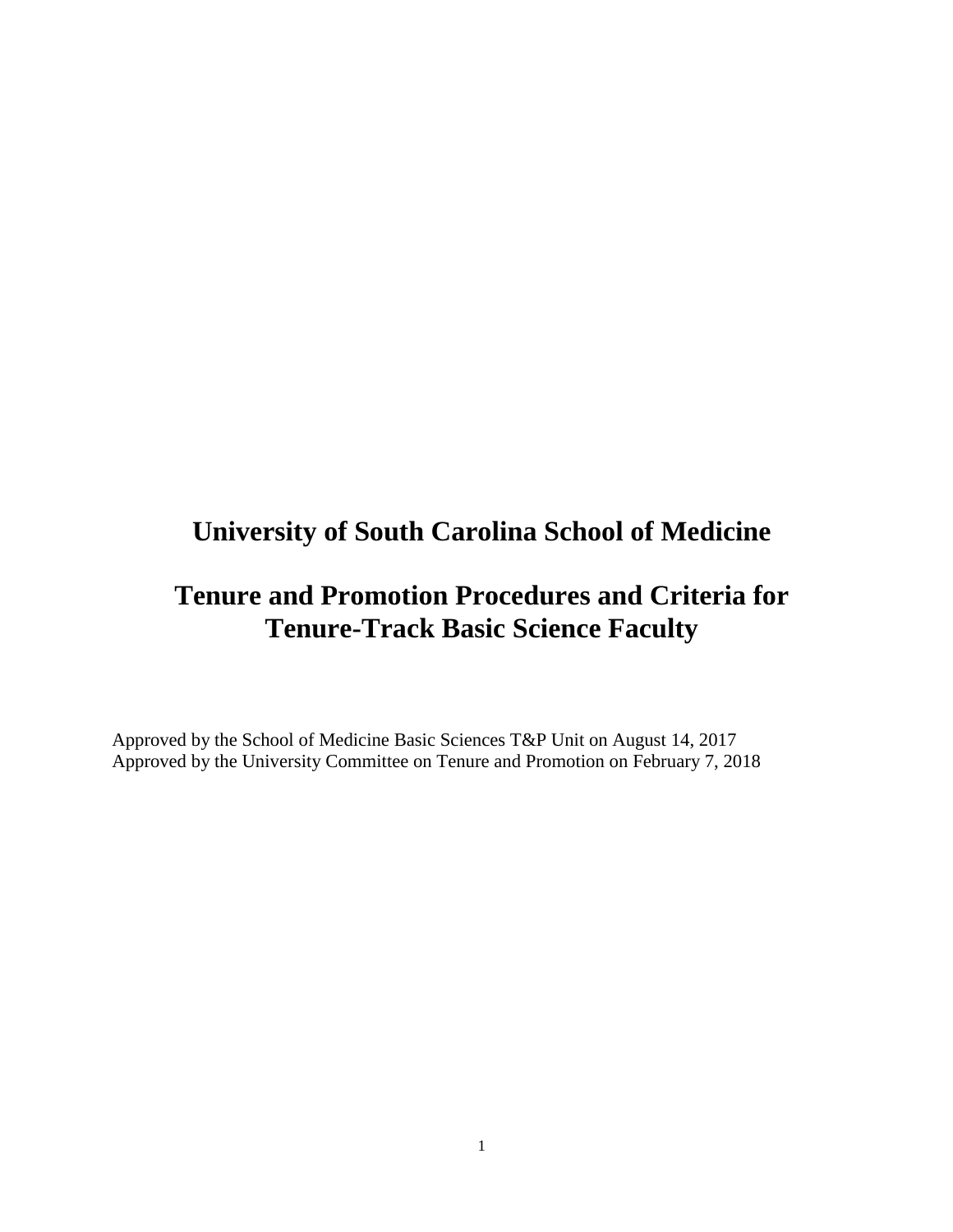# **University of South Carolina School of Medicine**

# **Tenure and Promotion Procedures and Criteria for Tenure-Track Basic Science Faculty**

# I. *Introduction*

The mission of the University of South Carolina School of Medicine (SOM) is to improve the health of the people of South Carolina through the development and implementation of programs for medical education, research, and the delivery of health care. The faculty of the Basic Science departments support this mission primarily through teaching of the basic biomedical sciences to medical, undergraduate, graduate and post-graduate students, performing biomedical research and other scholarly activity, and providing service to the academic, scientific and lay communities.

This document provides a structure for evaluating candidates for tenure and promotion in the Basic Science departments of the School of Medicine.

## II. *Procedures*

All School of Medicine procedures will comply with the University of South Carolina procedures *(the Faculty Manual, latest edition March 16, 2016; and the UCTP Guidelines, latest edition, April 19, 2017)* and conform to the University Regular and Mid-Year Tenure and Promotion Calendars.

All tenured faculty in the Basic Sciences Departments are members of the USC SOM Basic Science Tenure & Promotion Committee.

The USC SOM Basic Science T&P Committee elects a Chair for a two-year term by April 15, on alternate academic years. The Unit Chair must be a tenured professor but cannot be a Department Chair or an administrative officer (Associate Dean, Vice Dean or Dean) of the School of Medicine. A simple majority vote can remove the Chair from office.

- A. All non-tenured faculty members in the tenure track are considered for tenure and all tenure-track faculty members below the rank of Professor are considered for promotion each year. Candidates for tenure and/or promotion who are considered according to the regular tenure and promotion calendar will receive written notification before April 1. Those candidates who are considered according to the mid-year tenure and promotion calendar will receive notification before October 1. The Dean is responsible for notification of the individual faculty members under consideration (with a copy to the Department Chair).
- B. Individual faculty members under consideration must notify the Dean's office and their Department Chair in writing whether or not they wish to be considered in a given year by the  $15<sup>th</sup>$  calendar day after they receive notification. Faculty in the decision year must be considered. The faculty member desiring consideration must submit a file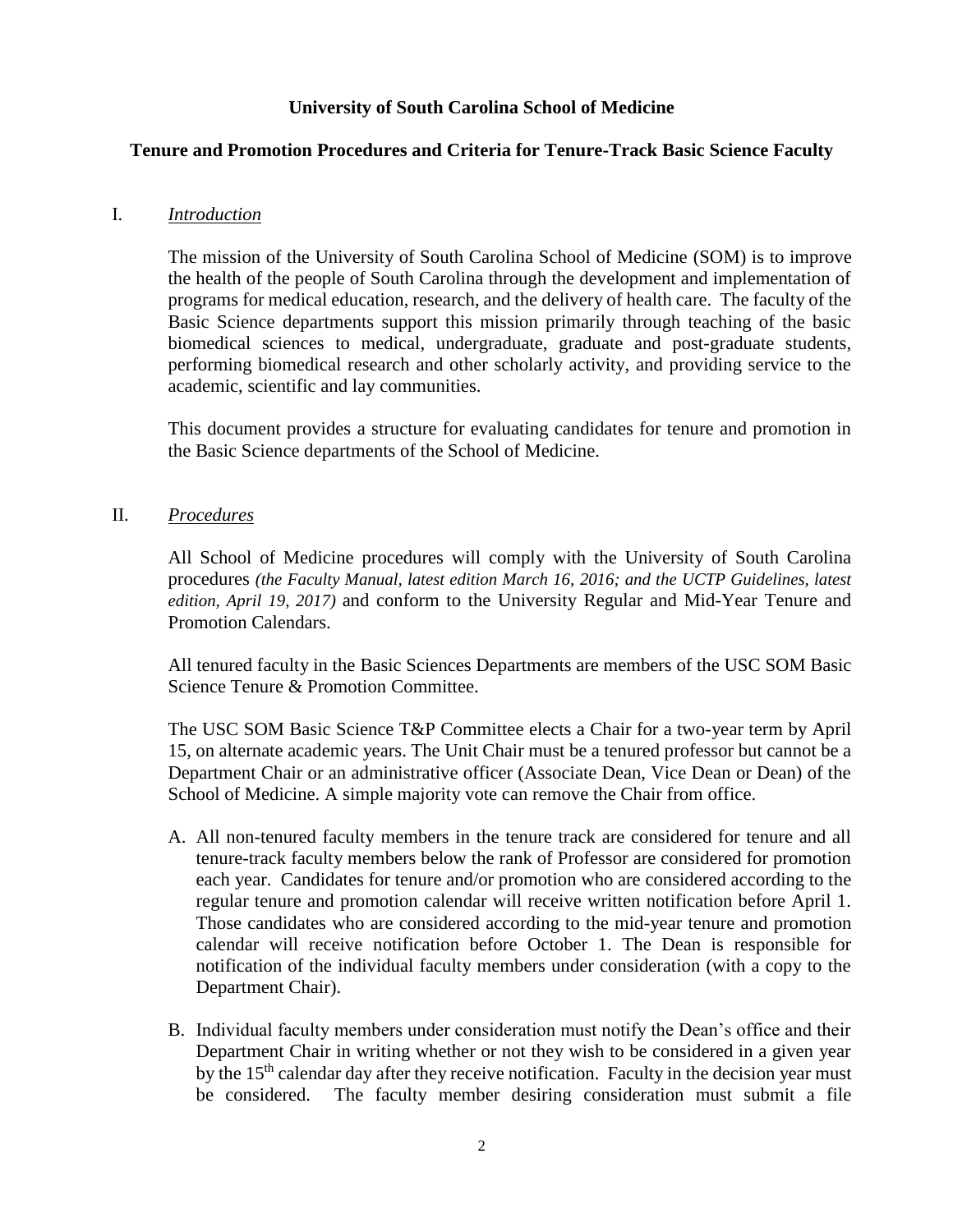electronically, using forms provided by the Provost's office, to the School of Medicine Basic Science T&P Committee Chair at least one week before the University deadline, established every year in the Tenure and Promotion calendar. The T&P Committee Chair will solicit sufficient evaluation letters from external reviewers to secure a minimum of five evaluations of the candidate's research and scholarship. Reviewers will be impartial scholars within the candidate's field at peer or aspirant institutions outside the University of South Carolina. A reviewer may also be recruited from a non-peer institution if he/she is a leading scholar in the candidate's field. Non-university specialists may be used as outside evaluators if applicable; however, the evaluators will normally be persons with academic affiliations. Reviewers must be able to write an objective review: therefore, persons who have co-authored publications, collaborated on research, or been colleagues or advisors of the applicant normally should be excluded from consideration as outside evaluators. All evaluators will be asked to disclose any relationship or interaction with the candidate.

The reviewers will be sent (a) the criteria for tenure and promotion of Basic Science faculty members, (b) the candidate's curriculum vitae, (c) the candidate's personal statement, and (d) representative publications of the candidate. In the personal statement, the candidate should address his/her contribution to collaborative work. Reviewers will be asked to comment on whether the candidate meets the unit criteria for tenure and/or promotion with regard to research/scholarly activity. Reviewers will also be asked to indicate the candidate's contribution in the field of research or scholarly activity and to state if the candidate is developing a national reputation with the likelihood of continued success or, for promotion to Professor, has attained a national or international reputation. A biographic paragraph that states the reviewer's qualifications to comment on the candidate or a copy of the reviewer's abbreviated *curriculum vitae* should be placed in the candidate's file with each letter.

The T&P file will be assembled by the candidate with the help of his/her department chair, mentors, and/or staff, utilizing the common template available on the Provost Office website.

In addition to the items and information requested in the template, the following items will be added to the primary file:

- 1) The Department Chair will provide a description of what the candidate's position has been within the department from the date of hire or the date of prior promotion, and a statement of the distribution of the candidate's time and effort in teaching, research/scholarly activity and service.
- 2) The primary file will also include a teaching summary, solicited by the T&P Committee Chair and prepared by a tenured faculty member who is familiar with the candidate's teaching activities. This summary should include a synthesis of student and peer teaching evaluations and a comparison of the candidate's teaching evaluations with those of others obtained in the same or similar courses in the School of Medicine.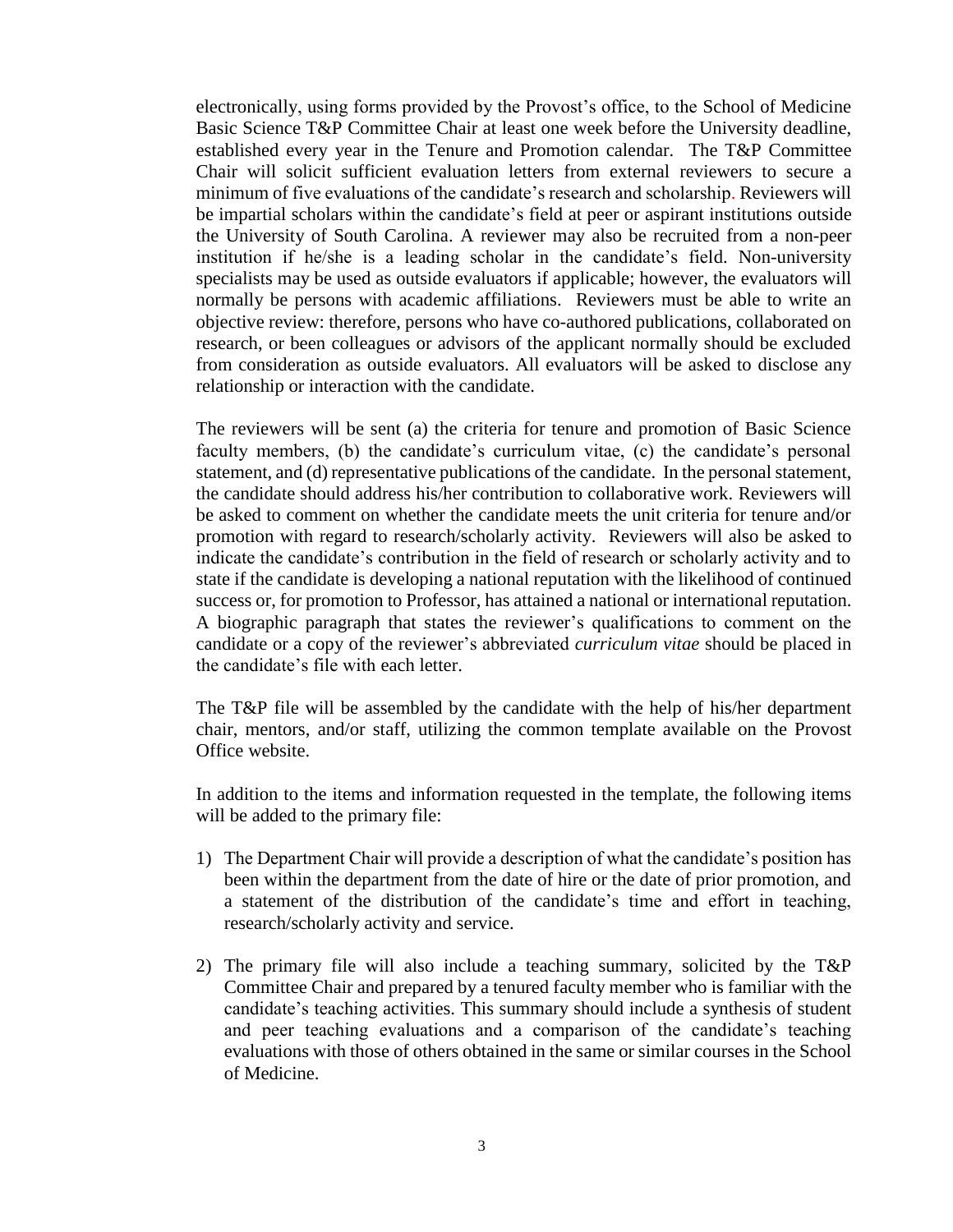- 3) The primary file should also contain copies of the student evaluation form and peer evaluations of teaching.
- C. Following the deadline for submission of the file, the Basic Science Tenure and Promotion Committee of the School of Medicine will meet to discuss the candidate. The Tenure and Promotion Committee consists of all tenured faculty members with primary appointments in the School of Medicine Basic Science Departments, as follows:

Only tenured members of the unit may vote on an application for tenure or promotion. Faculty members of equal or higher rank may vote on a candidate for tenure but only faculty of higher rank may vote on promotion. Emeriti professors may not vote. A faculty member on leave may vote only upon written notification to the Chair of the Tenure and Promotion Committee or Dean of a desire to do so before beginning the leave.

Exceptions include any otherwise eligible faculty member who has a conflict of interest or a family or other close personal relationship with the candidate that could affect his or her objectivity: these individuals shall not vote or otherwise participate in the process. Department Chairs or other administrators, who have written or will write or advise in the writing of a Chair's or Dean's letter for the file, may not vote as part of the Tenure and Promotion Committee. They also may not attend the Tenure and Promotion Committee Meeting unless invited by the Committee Chair.

At the meeting of the unit Tenure and Promotion Committee, the candidate's file will be presented to the committee by the Chair of the committee or his/her designee.

Voting will be conducted electronically by a system that ensures anonymity. Written ballot justifications are mandatory and must address how the candidate either meets or fails to meet unit criteria.

Votes will be recorded as favorable, unfavorable, or abstain. **A favorable decision will require a simple majority of the justified "yes" or "no" votes of all members.**  Written justification of the votes is mandatory. Ballots marked "abstain" will not be counted in determining a majority. The Chair of the Tenure and Promotion Committee (or a designee) will compile and send to the Dean a list of all eligible faculty casting ballots and of those failing to vote. The Chair of the Tenure and Promotion Committee will forward all recommendations to the Department Chair with supporting material. The Department Chair will submit his/her own letter to be added to the file after the Unit has voted.

D. It is the responsibility of the Chair of the Tenure and Promotion Committee to notify the faculty member under consideration and the faculty member's Departmental Chair of the favorable or unfavorable recommendation by the Committee. In the case of an unfavorable recommendation, the unit T&P chair (or if the chair is not privy to the unit proceedings, a designated senior faculty member who was) will notify the candidate promptly and shall, upon request by the candidate, without attributions, provide the candidate with a synopsis of the discussion and an indication of the strength of the vote of the unit.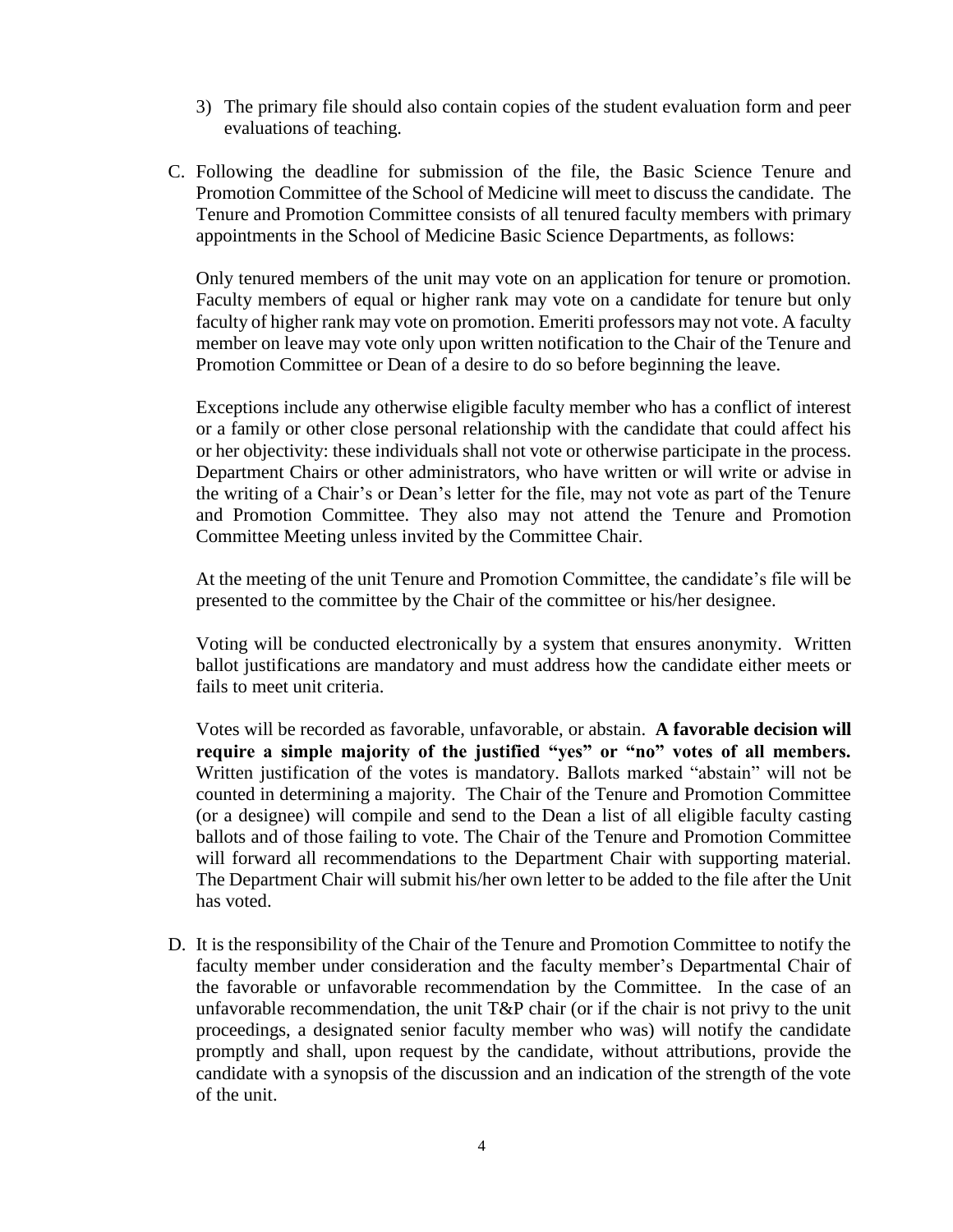A faculty member receiving a negative recommendation by the Tenure and Promotion Committee may appeal the recommendation by notifying, in writing, the Chair of the Tenure and Promotion Committee of the intention to file an appeal within the schedule given in the University Tenure and Promotion Calendar. If the candidate appeals the committee's recommendation, the Chair of the Tenure and Promotion Committee will invite further written comments from the faculty.

The Dean will review the files of all candidates receiving a positive recommendation from the Tenure and Promotion Committee, candidates who are appealing a negative recommendation from the Committee, and candidates for tenure in their decision year. The Dean will add an assessment and recommendation to these files and forward the file with his or her recommendation to the Provost.

E. Additions to the file initiated by the candidate or by unit faculty members after the Tenure and Promotion Committee's vote has occurred are limited to the following (per UCTP Guidelines):

a. Unit faculty vote justifications, and statements from the unit administrator, dean, and Provost accompanying the file to the next steps of the procedure.

b. Material information arising as a consequence of actions taken prior to the unit vote, for example (a) letters from outside evaluators solicited before but received after the unit vote; (b) notifications of acceptance of manuscripts referred to in the file; (c) publication of books or articles which had been accepted prior to the unit vote; (d) published reviews of a candidate's work which appear after the unit vote; (e) notices of award for grant proposals that were pending when the file was submitted.

d. Letters from faculty members in the unit. Each faculty member, whether or not authorized to vote, may write to the unit administrator, and/or the dean and/or the Provost. Each of these letters will become part of the file at the addressee's level. In the case of joint appointments, letters from the secondary units will also be included.

- F. Failure to recommend favorably at a particular time, except in the case of tenure in a decision year, is without prejudice with respect to future consideration.
- G. The procedures for appeals to the University Grievance Committee are presented in the most current version of The Faculty Manual.

## *Criteria for Tenure and Promotion*

#### A. General Guidelines

1. Criteria will comply with those of the University of South Carolina as outlined in *The Faculty Manual* (approved March 16, 2016) and *The University Committee on Tenure and Promotions Guide to Criteria and Procedures* (approved April 19, 2017).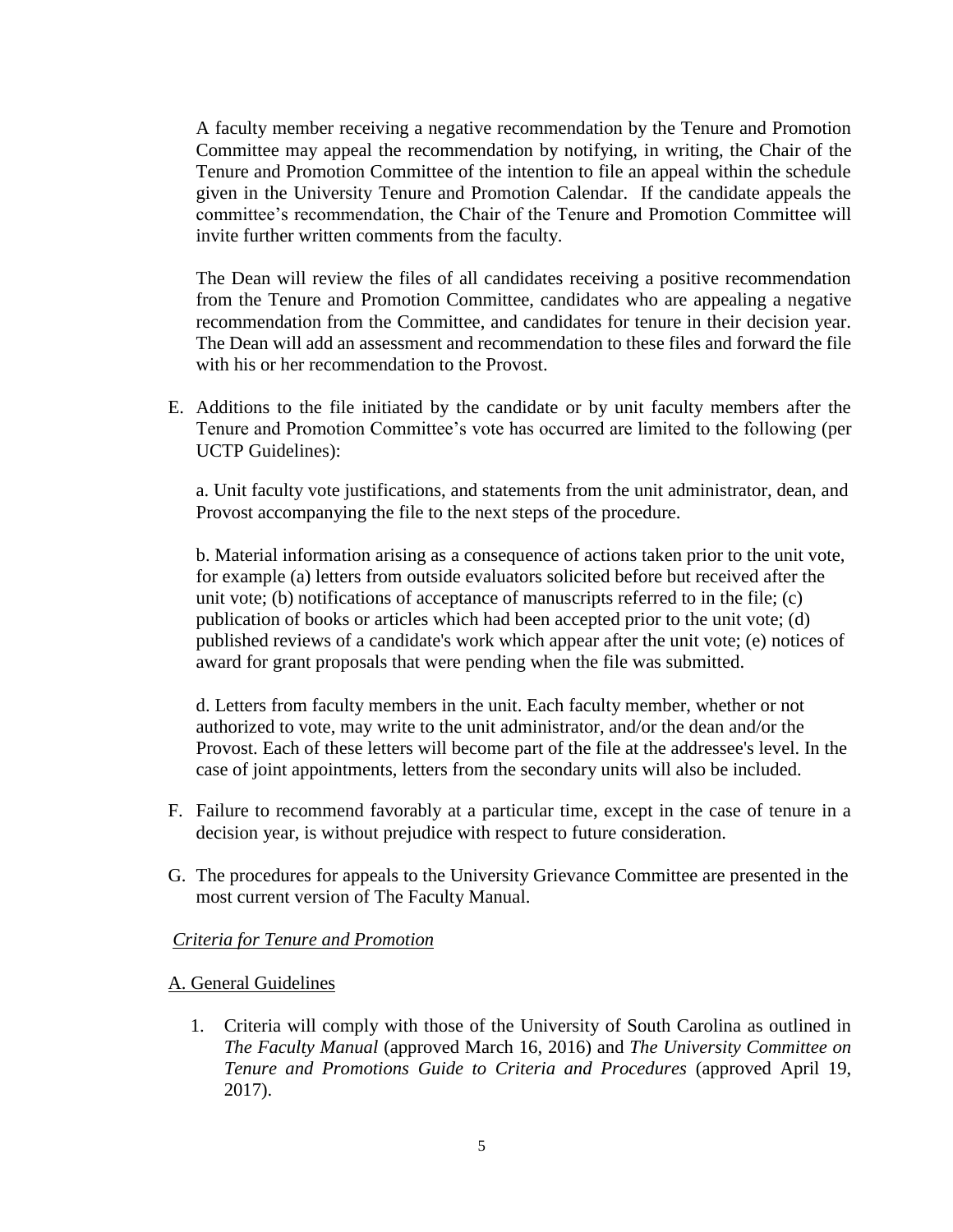- 2. In agreement with *The Faculty Manual*, the award of tenure and promotion will depend upon the candidate's level of performance in teaching, research or scholarly activity, and service. Candidates must provide evidence that their work consistently meets the standards established in this document.
	- a. **Teaching.** We adopt the definition of teaching published by the Association of American Medical Colleges in their 2007 summary report entitled, Advancing Educators and Education: Defining the Components and Evidence of Educational Scholarship. It states, "Teaching is any activity that fosters learning, including direct teaching and creation of associated instructional materials. Examples of direct teaching include lectures, workshops, small-group facilitation, role modeling in any setting (such as ward attending), precepting, demonstration of procedural skills, facilitation of online courses, and formative feedback." It also states, "Instructional materials are included in the teaching category when they are developed to specifically enhance instructors' own presentations, such as media, handouts, or interactive materials." Active participation in teaching laboratories in courses in which laboratories constitute a primary method for teaching is considered direct teaching. Examples of courses meeting this criterion include, but are not limited to Medical Neuroscience and also Human Embryology and Gross Anatomy.

Graduate education is defined as teaching of all post-baccalaureate students in certificate or degree programs in basic biomedical or allied health sciences.

Faculty members in the Basic Sciences are responsible for educating and training students in at least one of the following categories, as assigned or as defined by the terms of their contract with the School of Medicine:

- medical students
- graduate students
- undergraduate students
- residents and fellows
- biomedical science certificate students
- students in other professional programs

Thus, the teaching portfolio of a faculty member should be evaluated on the basis of the teaching duties assigned to the candidate by his/her department, and/or those specified in contractual agreements between the Faculty and the School of Medicine, or, in case of joint hires between the School of Medicine and another Unit, as detailed in the job description agreed upon by both Units.

Although the number of contact hours may be less than those typical of academic units with responsibility for undergraduate teaching, assigned teaching loads for Basic Science faculty members in the School of Medicine are consistent with those at medical schools of major research universities. Faculty members are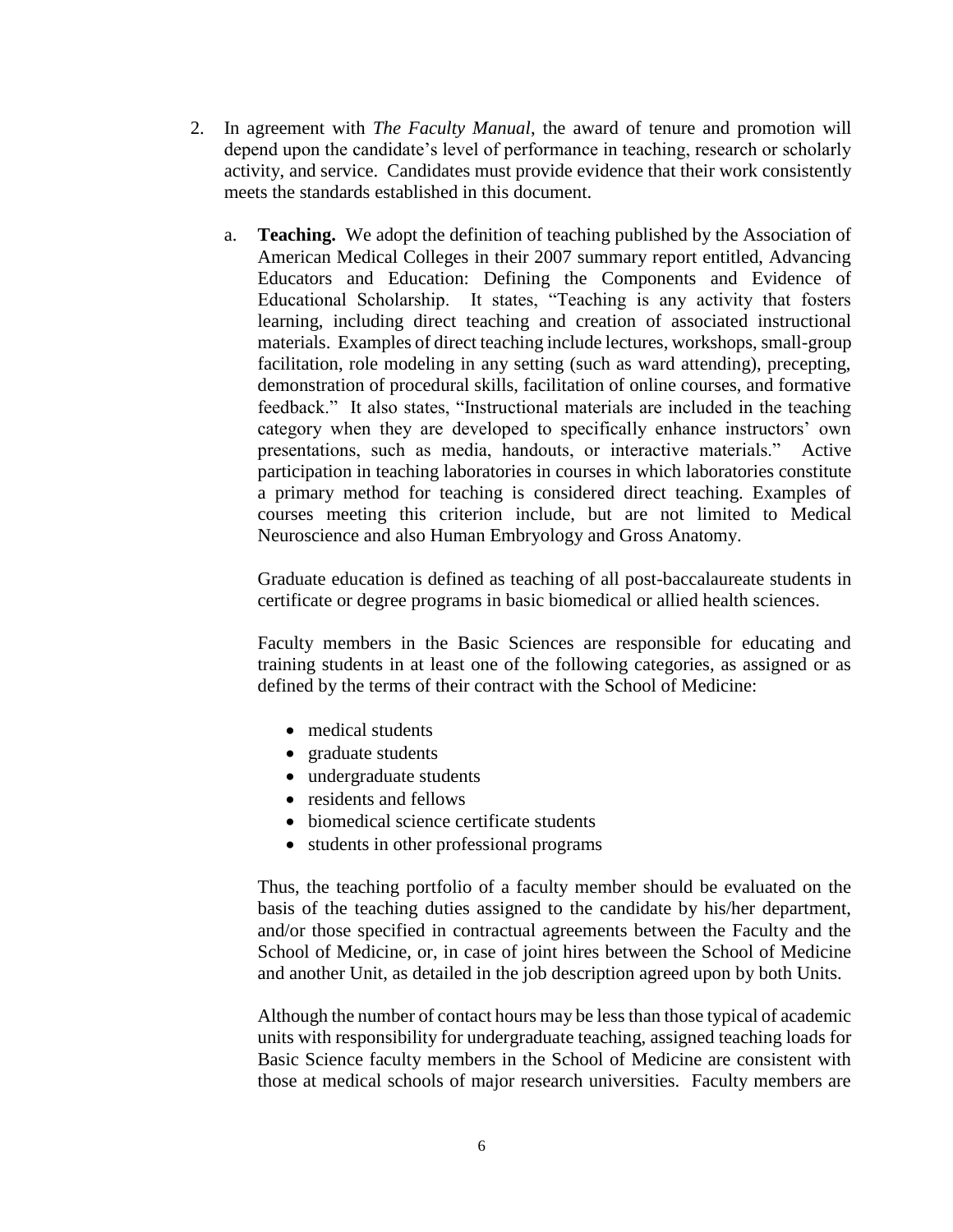expected to contribute significantly to the teaching mission of the School of Medicine and to be at least good teachers.

 Faculty who are successful in obtaining grants from external agencies that restrict teaching such as NIH type K grants may be expected to teach less than other faculty. However, they are expected to teach to some extent  $(>10\%$  effort) and demonstrate at least good accomplishments in teaching, prior to being considered for tenure or promotion to Associate or Full Professor.

b. **Research or scholarly activity.** A record of original scholarship supported by substantial extramural funding, sufficient to produce peer-reviewed publications that make a major intellectual contribution to the candidate's field, is the foremost criterion for award of tenure and promotion. Usually, at least 50% of a faculty member's effort should be devoted to this area if tenure and promotion are desired.

Although independence of the faculty member from graduate, postdoctoral and other advisors is generally required for tenure and promotion, it is recognized that biomedical research increasingly involves collaborative efforts. Candidates for tenure or promotion may have conducted their research/scholarly activity in collaboration with other investigators. Nevertheless, the candidate must be recognized by collaborators, internal peers and external reviewers as an independent, original and substantive investigator who has made critical contributions to, and served as a full participating member of, the collaborative effort. The nature of the candidate's contribution to collaborative grants and publications should be included in the lists of these items and documented in the candidate's personal statement. Where possible, this should also be addressed in the letters of reviewers.

Independence is demonstrated to a greater extent by being the Principal Investigator on a grant award rather than being a co-Principal Investigator which, in turn, demonstrates greater independence than being a coinvestigator. First authorship and senior or corresponding authorship (which is often the last author listed on publications) generally demonstrate greater contribution to the work than placement of authorship elsewhere in publications with three or more authors.

- c. **Service.** Faculty members are expected to perform service in support of the missions and goals of the School, the University and the scientific community.
- d. **In each area.** The level of performance necessary for award of tenure and/or promotion in each area is given below. The minimum required evidence of accomplishment for each area is listed. Documentation of performance (copies of publications, teaching aids, award letters, chair's statement of departmental service, record of committee service, letters outlining collaborative efforts etc.) should be included in the candidate's supplemental file. Student and peer evaluations of teaching must be included in the primary file.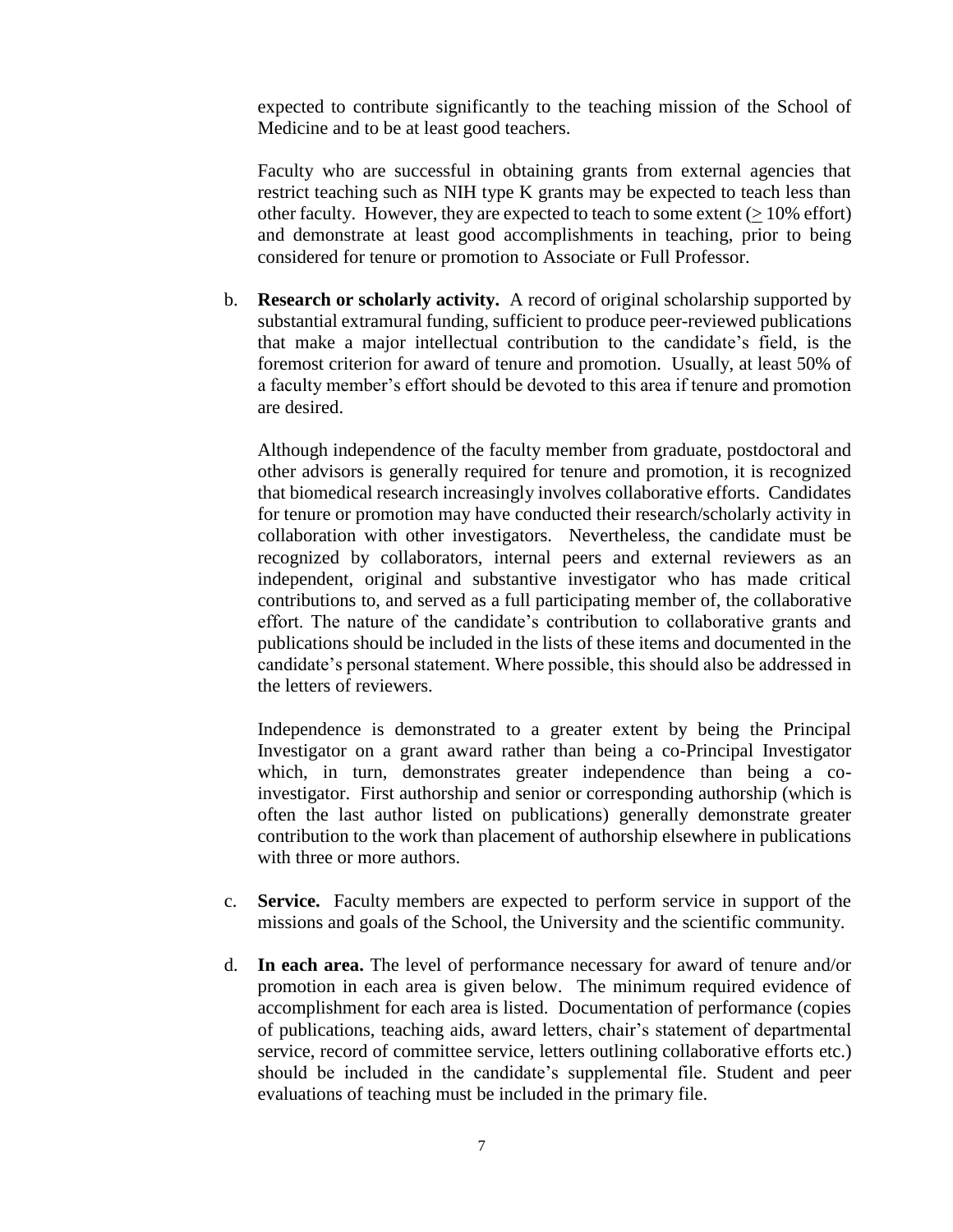## H. Tenure and Promotion to Associate Professor

The criteria for promotion to Associate Professor and for award of tenure are the same with the exception of early promotion based on service at another institution, as indicated below.

For tenure at the Associate Professor level and for promotion to Associate Professor, the primary criteria are excellent accomplishment in the candidate's area of research with evidence of a developing national reputation and the promise of continued success. Good accomplishments in medical and graduate teaching and good accomplishment in service must also be shown. The faculty member is expected to hold an earned doctoral degree and to have at least four years of independent teaching and research.

## 1. Teaching

- a. Required as evidence of at least good teaching
	- i. All direct teaching is considered in evaluating faculty for tenure and promotion. Positive evaluations of assigned direct teaching in didactic (versus primarily research) courses documented with student and peer evaluations are necessary to support the assessment of good teaching. Student and peer evaluations must be provided periodically since appointment to the tenure-track. Where available, comparative data for other instructors in the same course, or comparable courses in the School of Medicine, should be provided. A mean, overall student evaluation rating (on the statement pertaining to "Overall effectiveness as a teacher" or "Overall effectiveness as a facilitator") of at least "good" (on a scale of 1-5 with  $1 = \text{poor}, 2 = \text{fair}, 3 = \text{good}, 4 = \text{excellent}, \text{and } 5 = \text{outstanding})$  is expected. Similarly, a minimum overall peer evaluation of "good" on the above 5-point scale is expected.
	- ii. Other teaching functions are important but do not substitute for good evaluations of direct teaching. For example, faculty members being considered for tenure and/or promotion are expected to have participated in one or more of "other teaching functions." The following indicators are representative of other teaching functions:
		- (a) Direction of student dissertation or thesis research.
		- (b) Direction of other research projects involving undergraduate, graduate or postdoctoral students.
		- (c) Development and teaching of undergraduate, graduate, professional or postgraduate courses in addition to assigned teaching.
		- (d) Serving as course director for a medical or graduate didactic course.
		- (e) Creation of instructional materials.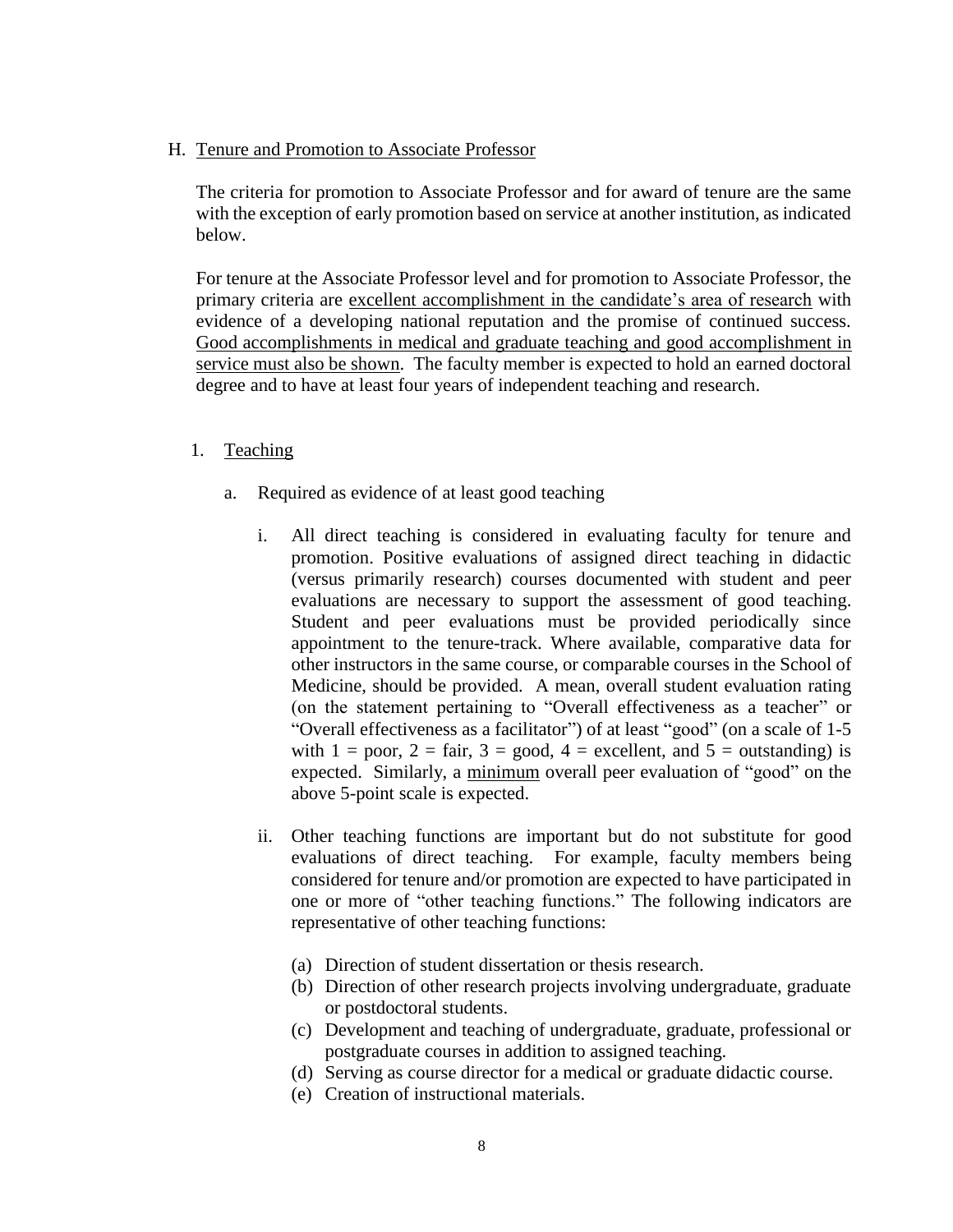- (f) Advisement of students and student organizations
- (g) publication of peer-reviewed articles on educational issues;
- (h) publication of textbooks, laboratory manuals, web sites or other teaching aids;
- (i) receipt of School of Medicine or University teaching awards;
- (j) receipt of teaching grants;
- (k) acting as a principal investigator for a training grant awarded to the department or graduate program;
- (l) service on student thesis committees;
- (m) participation in national/international medical teaching symposia;
- (n) attendance at teaching workshops
- (o) other efforts to improve teaching quality

#### 2. Research

- a. Required as evidence of excellent accomplishment
	- i. A record of original research in recognized, peer-reviewed publications having a national or international scope. Publications should be judged by quality as well as by quantity and their indication of the development of a national or international reputation. There is no mandated minimum expected number of publications, as each field has its own standards in this area. Publications should reflect work accomplished since appointment and should have been conducted primarily at the University of South Carolina. The candidate should indicate clearly his/her role in each published report as well as the role of collaborators. Articles in which the candidate has made a substantial contribution will be given more consideration than articles in which the candidate played a minor role. Copies of all articles published before and after appointment to the faculty of the University of South Carolina School of Medicine should be included in the secondary file.
	- ii. Demonstration of the ability to sustain a high quality research program. Current funding, awarded to the candidate as Principal Investigator or co-Principal Investigator, from federal granting agencies or national funding organizations or comparable funding from contracts or fees from license of intellectual property, sufficient to accomplish the research objectives, is expected. The candidate should add a summary of his/her contribution to grants/research projects on which he/she is not principal investigator.
	- iii. Presentation of results at scientific conferences (voluntary posters or oral presentations), invited presentations at regional or national symposia or invited seminars at institutions other than USC.
	- iv. Positive evaluations and a recommendation for tenure/promotion by a majority of the external reviewers. Letters should indicate excellent research accomplishment by the candidate with a developing national reputation and the probability of continued success. Sufficient guidance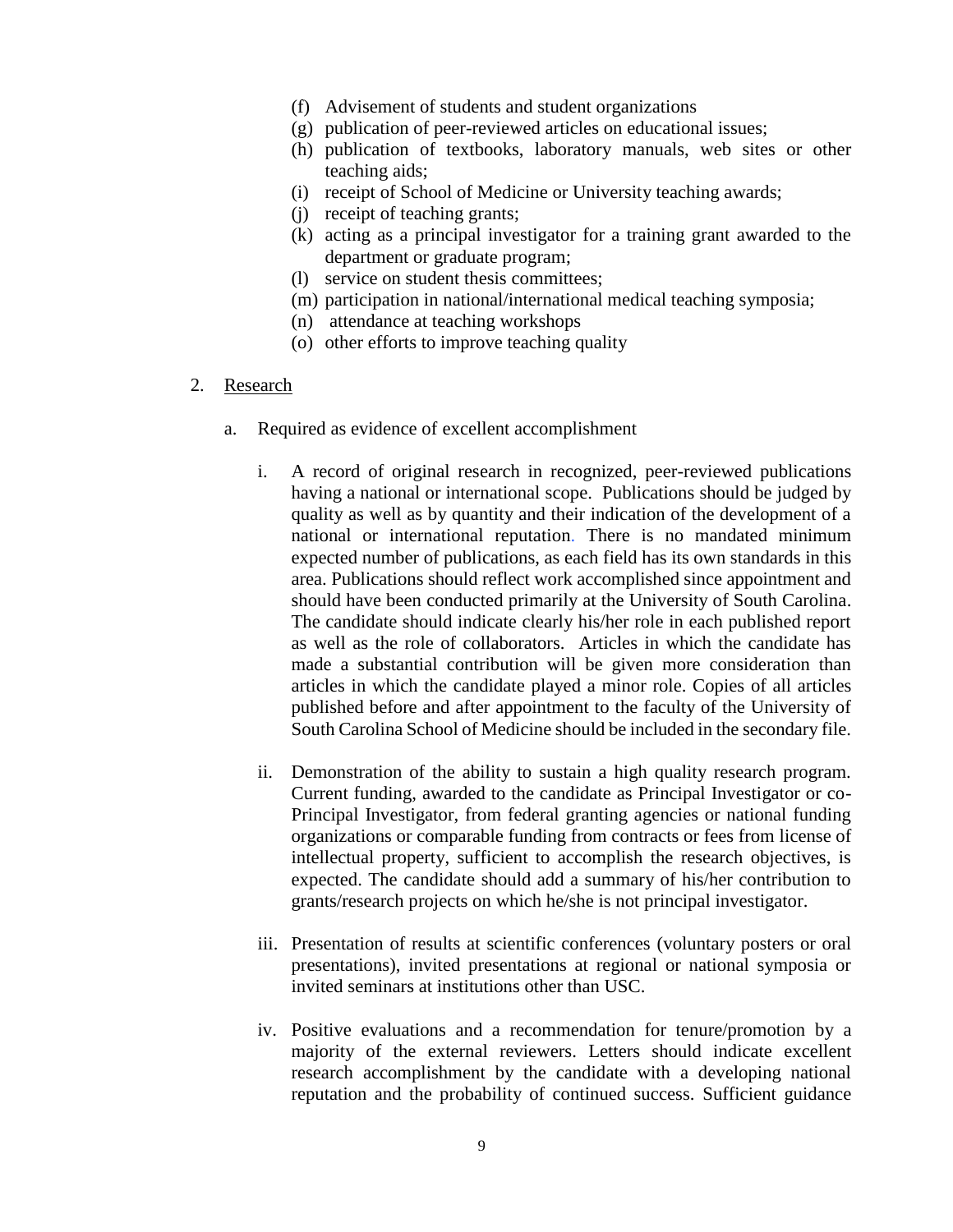should be provided to the external reviewers in order to allow them to assess the candidate's performance by the Unit's guidelines.

- b. Additional evidence of excellent accomplishment might include authorship of review articles or other articles in books and journals lacking peer review; authorship or editorship of an academic or scholarly book or monograph; elected membership in a scientific or professional society; patents; awards or special recognition for research accomplishments.
- 3. Service
	- a. Required as evidence of good accomplishment:
		- i. Participation in departmental and School of Medicine activities and performance of assigned departmental service.
		- ii. Current or previously completed service on at least two School of Medicine or University committees.
		- iii. Professional service including one or more of the following:
			- (a) Committee member or officer in a scientific or professional organization.
			- (b) Organization of symposia, conferences, etc.
			- (c) Professionally relevant university or community service.
			- (d) Review of manuscripts for scientific journals.
			- (e) Review of grant applications for regional or national funding organizations.
	- b. Additional evidence of good accomplishment in service might include service in an administrative capacity in the School of Medicine or the University; publications on service/administrative issues; consultation; and awards for School of Medicine, University of South Carolina or relevant community service.

# C. Promotion to Professor

For promotion to the rank of Professor, outstanding, sustained scholarship is required. The candidate must have made a major intellectual contribution in the area of specialization and have attained a national or international reputation for research/scholarly activity. Excellent accomplishments in teaching and good accomplishments in service are also required.

Most candidates will have specialized in biomedical research, but specialization in biomedical education is also acceptable if the candidate's performance meets the criteria for outstanding research/scholarly activity. Outstanding performance in teaching at the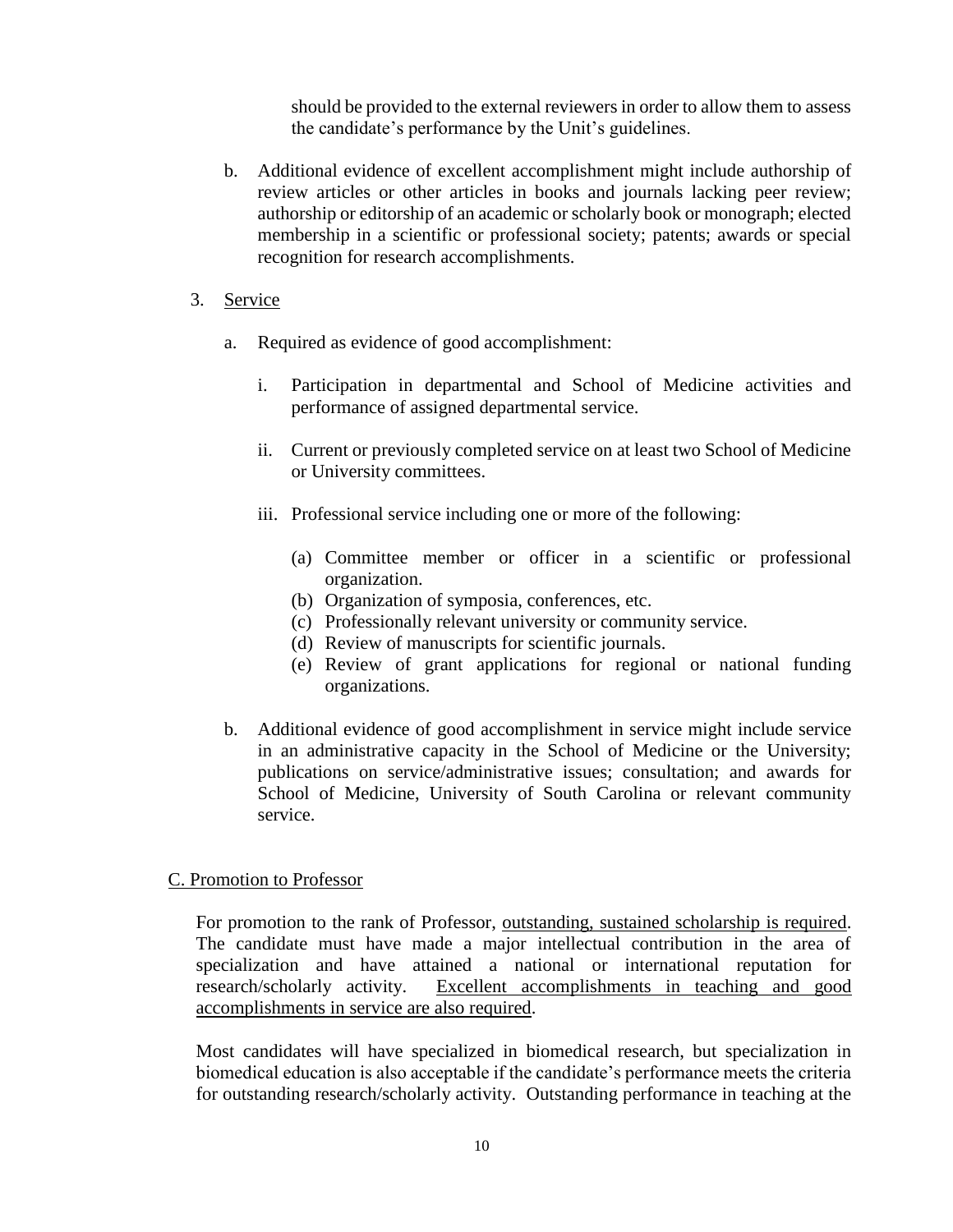local level alone is *not* sufficient for promotion to Professor. However, a sustained, outstanding performance in School of Medicine education programs (an unusually high percentage of effort in teaching, successful directorship of major medical or graduate courses as evidenced by outstanding course evaluations, receipt of multiple awards for excellence in teaching, consistently outstanding teaching evaluations by students and peers) *combined with* evidence of a national or international scholarly reputation *and* excellent research/scholarly activity would be acceptable for promotion to Professor.

Evaluation will include the entire professional record, but will emphasize performance since promotion to (or appointment at) Associate Professor. Usually, the faculty member is expected to hold an earned doctoral degree and to have at least nine years of excellent accomplishment in teaching and excellent accomplishment in research.

# 1. Teaching

- a. Required as evidence of excellent accomplishment
	- i. Direct teaching (as defined under "General Guidelines" above) is considered primarily in evaluating faculty for promotion to Professor. Positive evaluations of assigned direct teaching in didactic (versus primarily research) courses documented with student and peer evaluations are required. Student and peer evaluations must be provided periodically since appointment to the tenure-track. Where available, comparative data for other instructors in the same course, or comparable courses in the School of Medicine, should be provided. A mean, overall student evaluation rating (on the statement pertaining to "Overall effectiveness as a teacher" or "Overall effectiveness as a facilitator") of at least 3.5 (on a scale of 1-5 with  $1 = poor, 2 = fair, 3 = good, 4 = excellent, and 5 = outstanding)$  is expected. Similarly, a minimum overall evaluation of 3.5 by peer evaluators is expected. These minimum ratings should be consistent for the period since tenure.
	- ii. Two or more of the following indicators:
		- (a) Direction of student dissertation or thesis research.
		- (b) Direction of research projects involving undergraduate, graduate or postdoctoral students.
		- (c) Direction of a major, multi-instructor course for medical or graduate students. Results of course evaluations in comparison with other courses taught at the School of Medicine should be included in the file.
		- (d) Receipt of School of Medicine or other awards for excellence in teaching.
		- (e) Development and teaching of undergraduate, graduate, professional or postgraduate courses in addition to assigned teaching.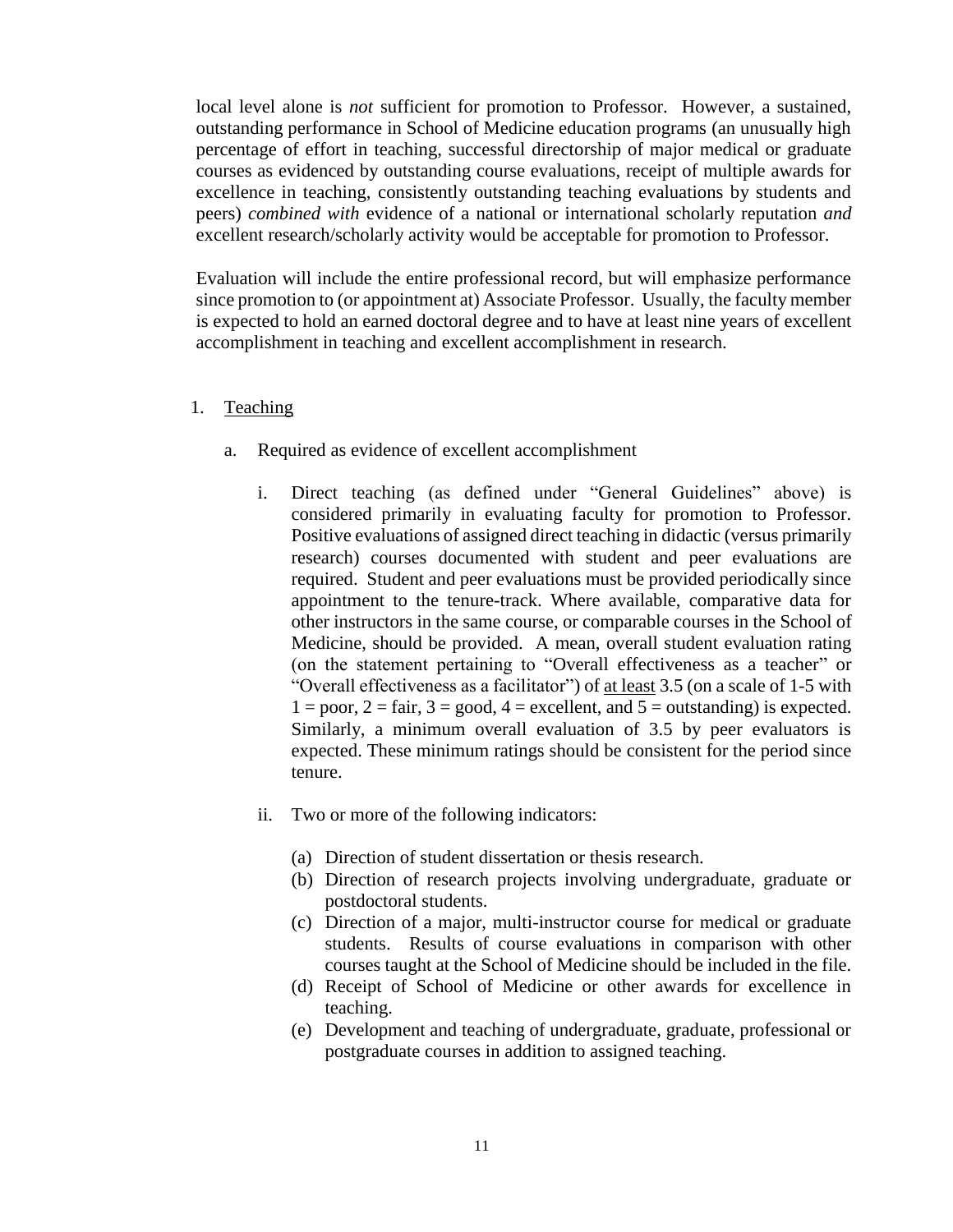- b. Additional evidence of excellent accomplishment might include receipt of teaching grants; acting as a principal investigator for a training grant awarded to the department or graduate program; service on student thesis committees; and development of significant teaching aids such as textbooks, web sites or computer-aided instruction.
- 2. Research/Scholarly activity
	- a. Required as evidence of outstanding, sustained scholarship:
		- i. A sustained record of original scholarship in recognized, peer-reviewed publications having a national or international scope. Publications should be judged by quality as well as by quantity. There is no mandated minimum expected number of publications, as each field has its own standards in this area. Publications should reflect work accomplished primarily at the University of South Carolina. The candidate should indicate his/her role in each published report. Articles in which the candidate has made a substantial contribution will be given more consideration than articles in which the candidate played a minor role. Copies of the articles should be included in the secondary file.
		- ii. Demonstration of the ability to sustain a high quality program of research or other scholarly activity. Sustained and substantial funding, awarded to the candidate as Principal Investigator or co-Principal Investigator, from federal granting agencies or generation of funding through other external grants or other sources such as contracts or fees from license of intellectual property, sufficient to accomplish the research/scholarly objectives, is expected.
		- iii. Presentation of results at scientific conferences (voluntary posters or oral presentations), invited presentations at regional or national symposia or invited seminars at institutions other than USC.
		- iv. Positive evaluations by the majority of the external reviewers. Letters should indicate outstanding accomplishment in scholarly activity by the candidate with attainment of a national or international reputation.
	- b. Additional evidence of outstanding, sustained scholarship might include authorship of review articles; authorship/editorship of an academic or scholarly book or monograph; awards or special recognition for research/scholarly accomplishments; patents; receipt of career development awards, senior faculty fellowships or grants.
- 3. Service
	- a. Required as evidence of good accomplishment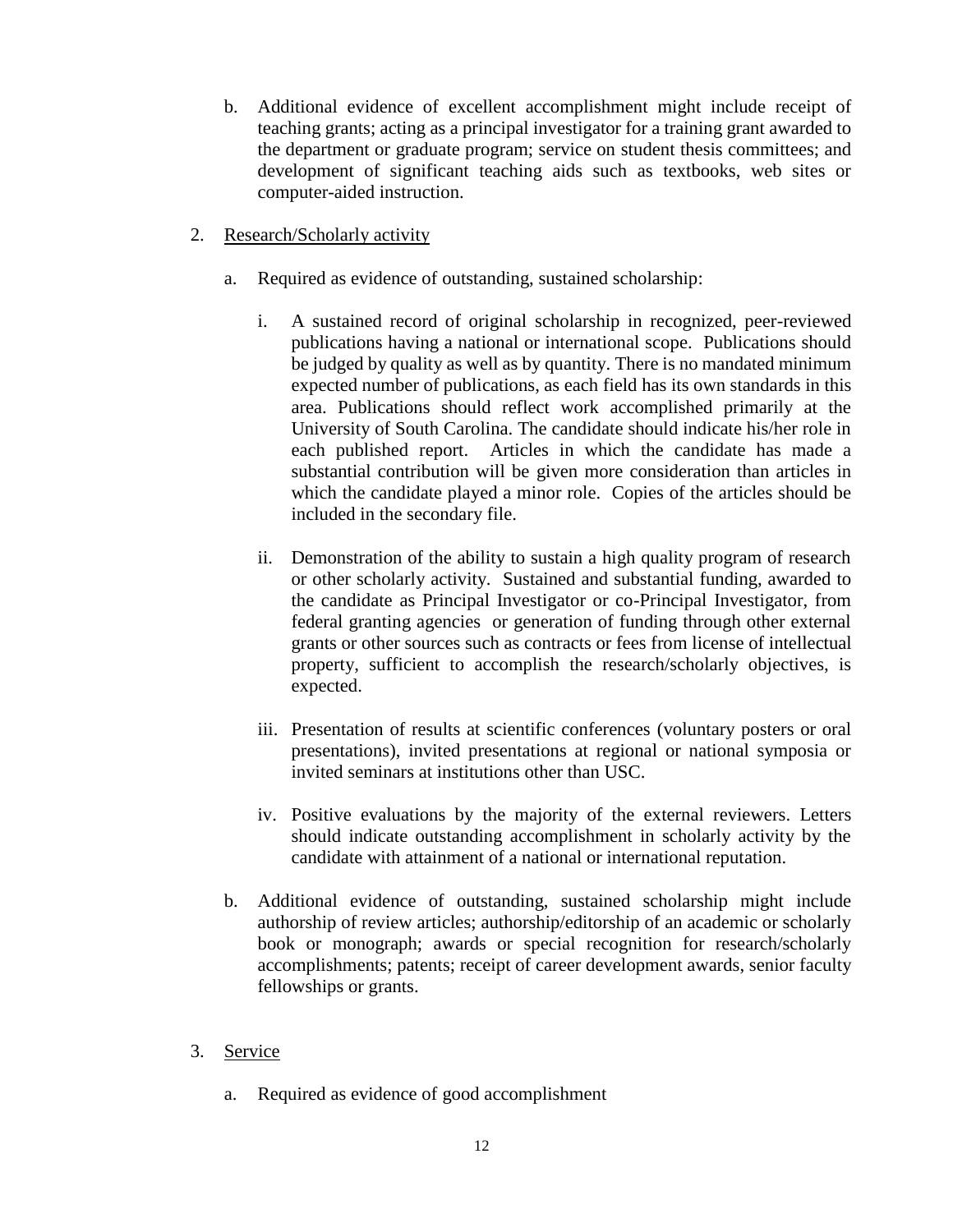- i. Active leadership within the department or graduate program. Examples are service as a course director, graduate director or committee chair.
- ii. Active (present or past) participation in at least three School of Medicine or University committees. At least one of these must be a major committee (e.g., Curriculum Committee, Admissions Committee, Graduate Committee, Institutional Review Board, Institutional Animal Care and Use Committee). Service should also include appointment or election to chair or other office for at least one such committee.
- iii. Professional service of one or more of the following types: leadership in scientific or professional organizations, organization of symposia or conferences, service on national grant review panels or editorial boards, or consultation with government or industry.
- b. Additional evidence of good accomplishment might include service as a student advisor; service in an administrative capacity in the School of Medicine or the University; peer-reviewed publications on service/administrative issues; professionally relevant community service; and awards for School of Medicine, University of South Carolina or professionally relevant community service.
- D. Evaluation of faculty hired with or without tenure at the Associate Professor or Professor level

 The whole career of persons hired to the faculty of the School of Medicine at the level of Associate Professor or above, with or without tenure, will be evaluated under the same criteria described above.

Faculty appointments at the level of Associate Professor or Full Professor may be recommended for tenure at the time of their appointment. However, external candidates must go through the same sequence of procedures and document that they have satisfied the most recent criteria equivalent to that for both the award of tenure and for the appointment at the level of Associate or Full Professor as internal candidates within the basic science unit of the school of medicine. The time frame for voting and approval of the recommendations by faculty and administrators will be expedited to accommodate hiring of the candidate. Recommendations are subject to final approval by the Board of Trustees.

E. Faculty with Joint Appointments

In the case of joint appointments, the SOM Basic Sciences Unit Chair will contact the Chair of the T&P Unit at the secondary department who will distribute the file to faculty eligible to vote in the secondary unit, asking for written comments on the file and an overall recommendation.

Comments and recommendation provided by the secondary unit will be placed in